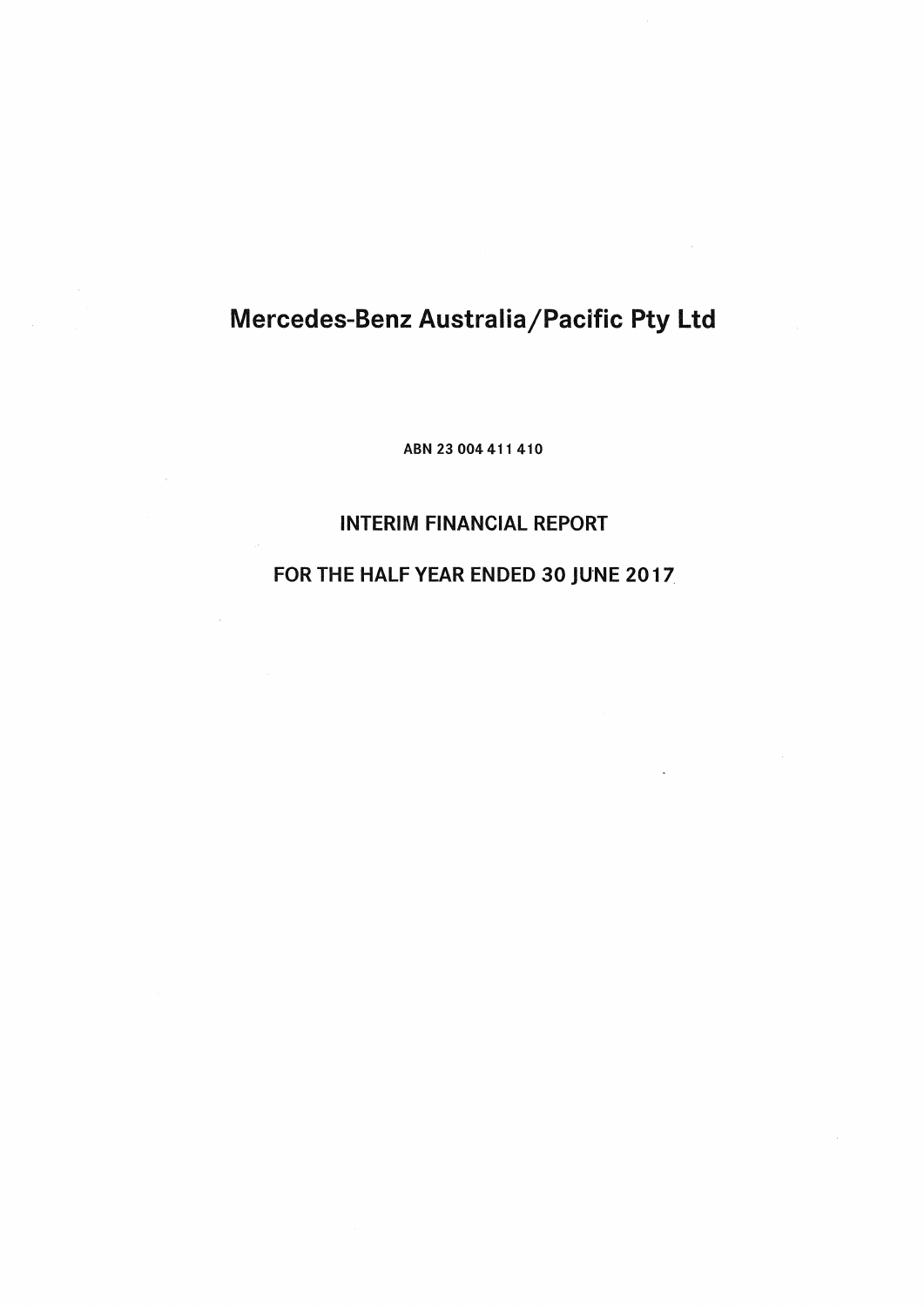# Mercedes-Benz Australia/Pacific Pty ltd

# INTERIM FINANCIAL REPORT FOR THE HALF YEAR ENDED 30 JUNE 2017

 $\sim$ 

| Page | ltem                                                   |
|------|--------------------------------------------------------|
| 2    | Interim Management Report                              |
| З    | <b>Responsibility Statement</b>                        |
| 4    | Unaudited Condensed Statement of Financial Position    |
| 5    | Unaudited Condensed Statement of Financial Performance |
| 6    | Notes to the Financial Statements                      |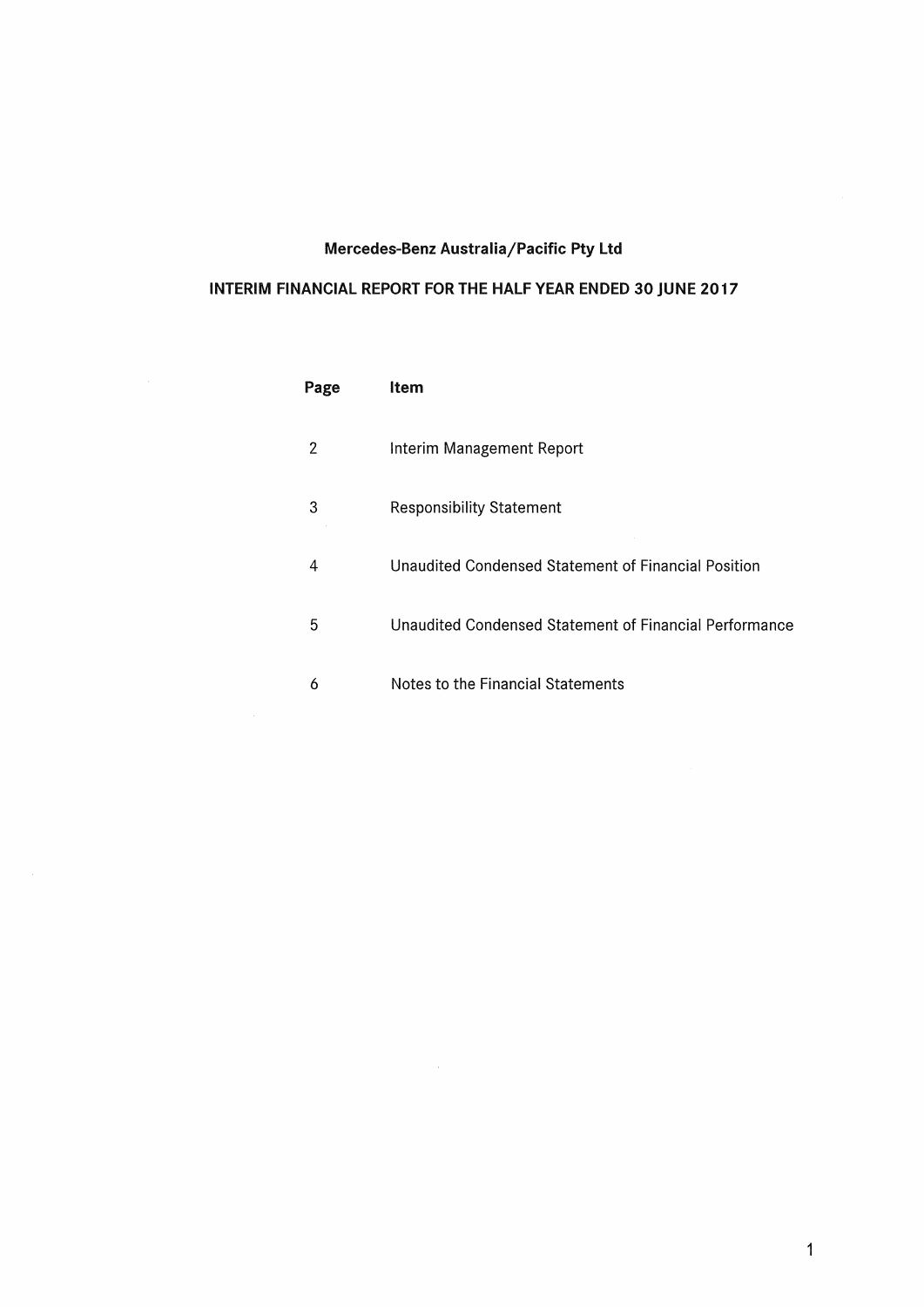## Mercedes-Benz Australia/Pacific Pty Ltd

# INTERIM MANAGEMENT REPORT FOR **THE** HALF YEAR ENDED 30 jUNE 2017

This interim management report is presented together with the interim financial report of Mercedes-Benz Australia/Pacific Pty Ltd ("the Company") for the half year ended 30 June 2017.

### Principal activities

The principal activities of the Company during the half year ended 30 June 2017 were the importation, marketing and distribution of passenger and commercial motor vehicles and their component parts.

The Company is also involved in financing activities for its working capital management and on behalf of itself and some other related parties of the local Daimler group.

There were no significant changes in the nature of the Company's activities during the year.

### Operating and financial review

The Company made a profit, after income tax, from continuing operations for the half year ended 30 June 2017 of \$42.280 million (20 16: \$90.796 million).

## Significant changes in the state of affairs

There were no significant changes in the state of affairs of the Company that occurred during the half year under review.

## Likely developments

#### **Operations**

The Company will continue to pursue its policy of increasing its key market share as well as maintaining its contribution to the Daimler global organisation.

The Company's financing activities for other related parties of the local Daimler group are expected to continue depending on the requirements of these related parties.

# Risk Report

Many factors could directly or indirectly affect the Company's business, financial position, financial performance and cash flows. These factors include, but are not limited to, changes in economic and market conditions, credit risk and currency risk. Further information regarding the Company's risk management strategies are described in the Company's 2017 Annual Financial Report.

# Rounding off

The Company is of a kind referred to in ASIC Class Order 98/100 dated 10 July 1998 (updated by CO 05/641 effective 28 July 2005) and in accordance with that Class Order, amounts in the financial report and interim management report have been rounded off to the nearest thousand dollars, unless otherwise stated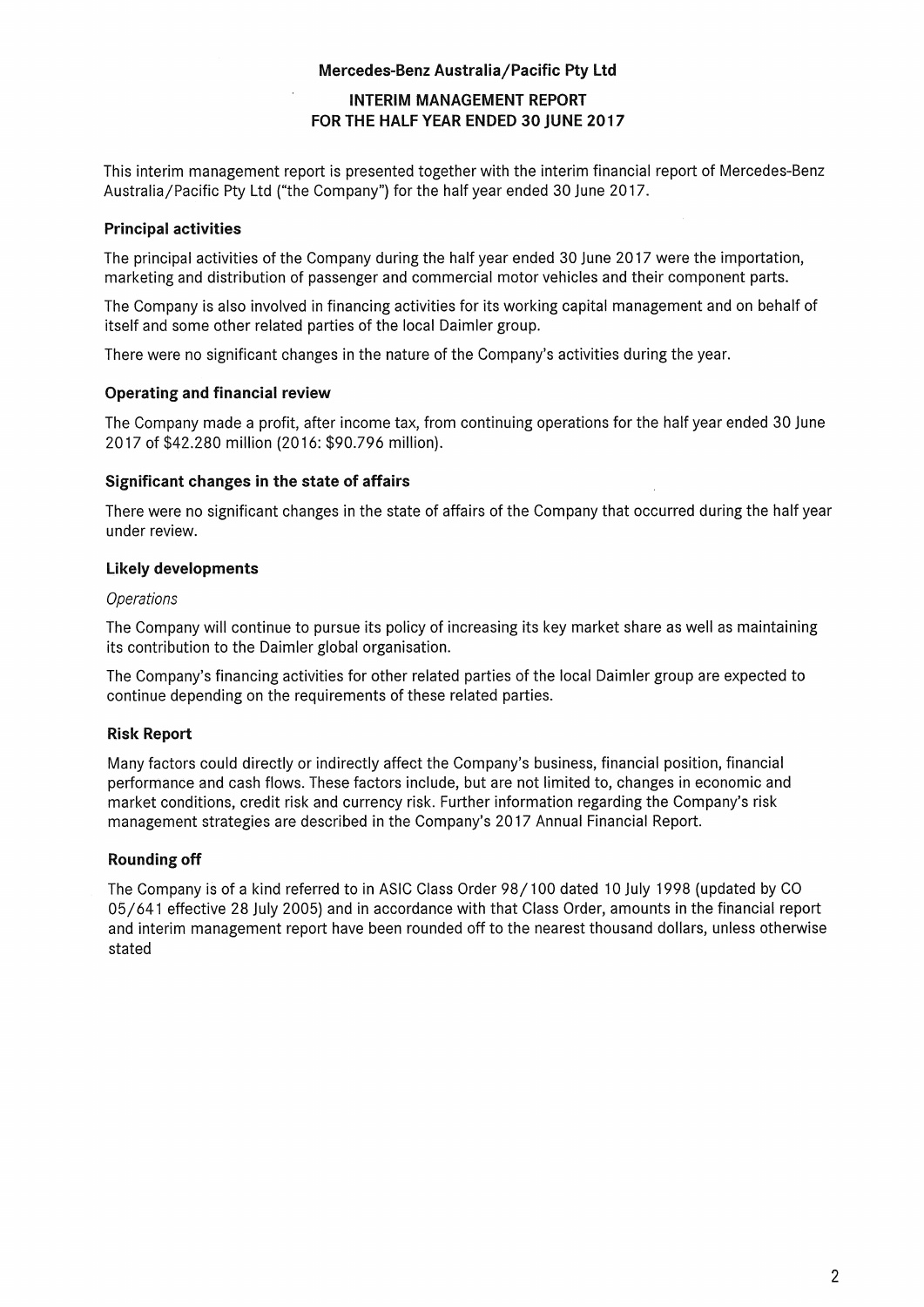#### Mercedes-Benz Australia/Pacific Pty **Ltd**

#### RESPONSIBILITY **STATEMENT**

The Company directors' report (where necessary read together with the financial report and notes to the financial statements which accompany the directors' report) provides a fair review of the development and performance of the business and the position of the Company for the half year ended 30 June 2017, together with a description of the principal opportunities and risks associated with the expected development of the Company.

n I

Mr Horst von Sanden CEO and Director Melbourne, 28 August 2017

 $\mu$ wenne  $\mathcal{H}$ 

Mr Muhammad Vaseehar  $Actin\&$  CFO Melbourne, 28 August 2017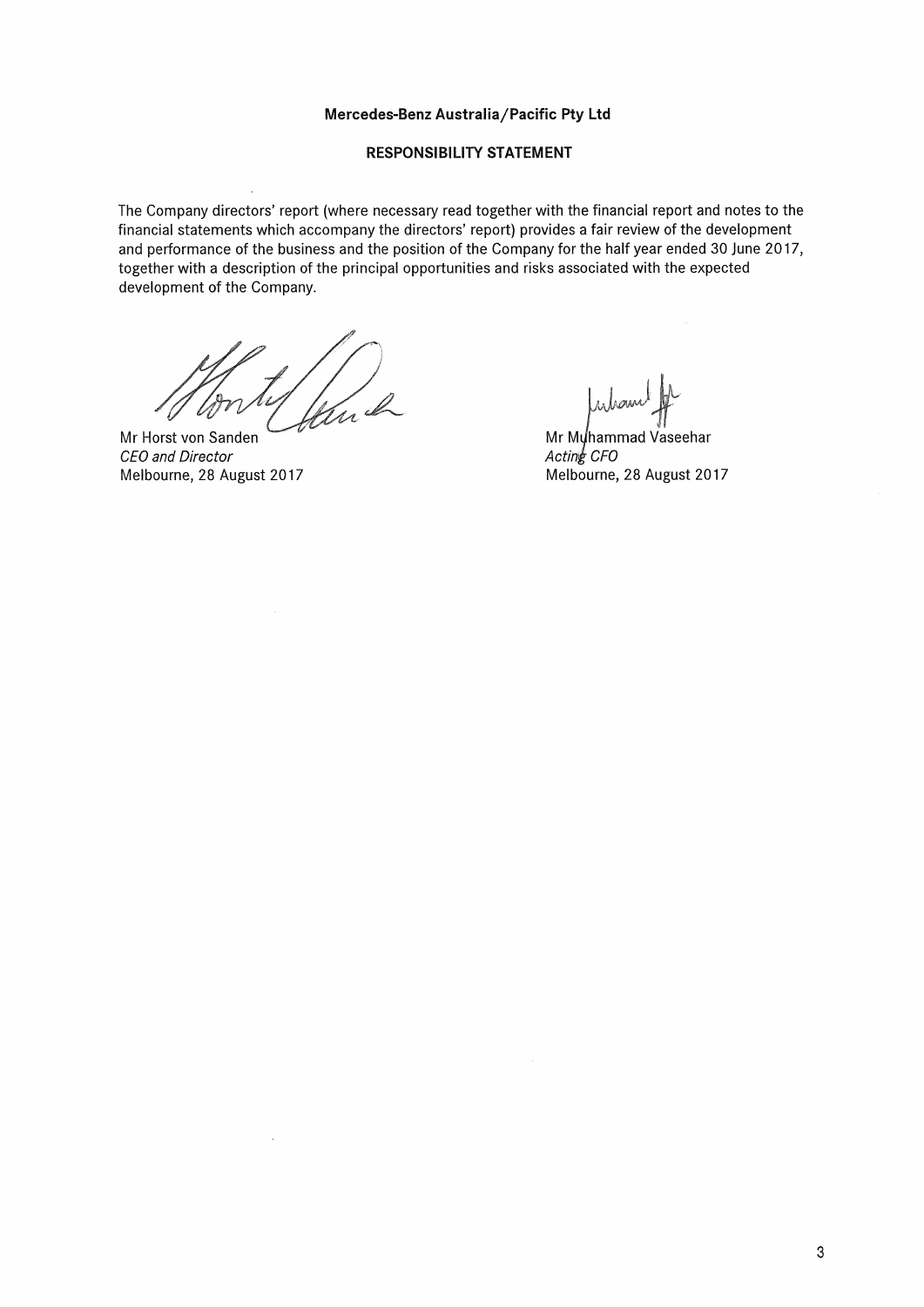# UNAUDITED CONDENSED STATEMENT OF FINANCIAL POSITION

|                                      | 30 June<br>2017<br>\$'000 | 31 Dec<br>2016<br>\$'000 |
|--------------------------------------|---------------------------|--------------------------|
| <b>Current assets</b>                |                           |                          |
| Cash and cash equivalents            | 271,116                   | 70,886                   |
| Trade and other receivables          | 2,934,332                 | 2,401,181                |
| Inventories                          | 916,511                   | 877,387                  |
| Derivative financial instruments     | 3,118                     | 1,171                    |
| <b>Total current assets</b>          | 4,125,077                 | 3,350,625                |
| <b>Non-current assets</b>            |                           |                          |
| Trade and other receivables          | 1,507,574                 | 1,570,238                |
| Deferred tax assets                  | 74,218                    | 73,045                   |
| Property, plant and equipment        | 96,372                    | 126,225                  |
| Derivative financial instruments     | 4,134                     | 2,855                    |
| <b>Total non-current assets</b>      | 1,682,298                 | 1,772,363                |
| <b>Total assets</b>                  | 5,807,375                 | 5,122,988                |
| <b>Current liabilities</b>           |                           |                          |
| Trade and other payables             | 815,371                   | 647,040                  |
| Loans and borrowings                 | 2,215,102                 | 1,820,686                |
| Derivative financial instruments     | 377                       | 703                      |
| <b>Employee benefits</b>             | 14,904                    | 16,824                   |
| Provisions                           | 176,263                   | 146,623                  |
| Deferred income                      | 120,993                   | 29,043                   |
| <b>Total current liabilities</b>     | 3,343,010                 | 2,660,919                |
| <b>Non-current liabilities</b>       |                           |                          |
| Trade and other payables             | 11,571                    | 6,599                    |
| Loans and borrowings                 | 1,508,197                 | 1,452,831                |
| Derivative financial instruments     | 1,600                     | 2,853                    |
| Employee benefits                    | 2,475                     | 1,698                    |
| Provisions                           | 67,226                    | 66,500                   |
| Deferred income                      | 24,588                    | 25,160                   |
| <b>Total non-current liabilities</b> | 1,615,657                 | 1,555,641                |
| <b>Total liabilities</b>             | 4,958,668                 | 4,216,560                |
| Net assets                           | 848,708                   | 906,428                  |
| <b>Total equity</b>                  | 848,708                   | 906,428                  |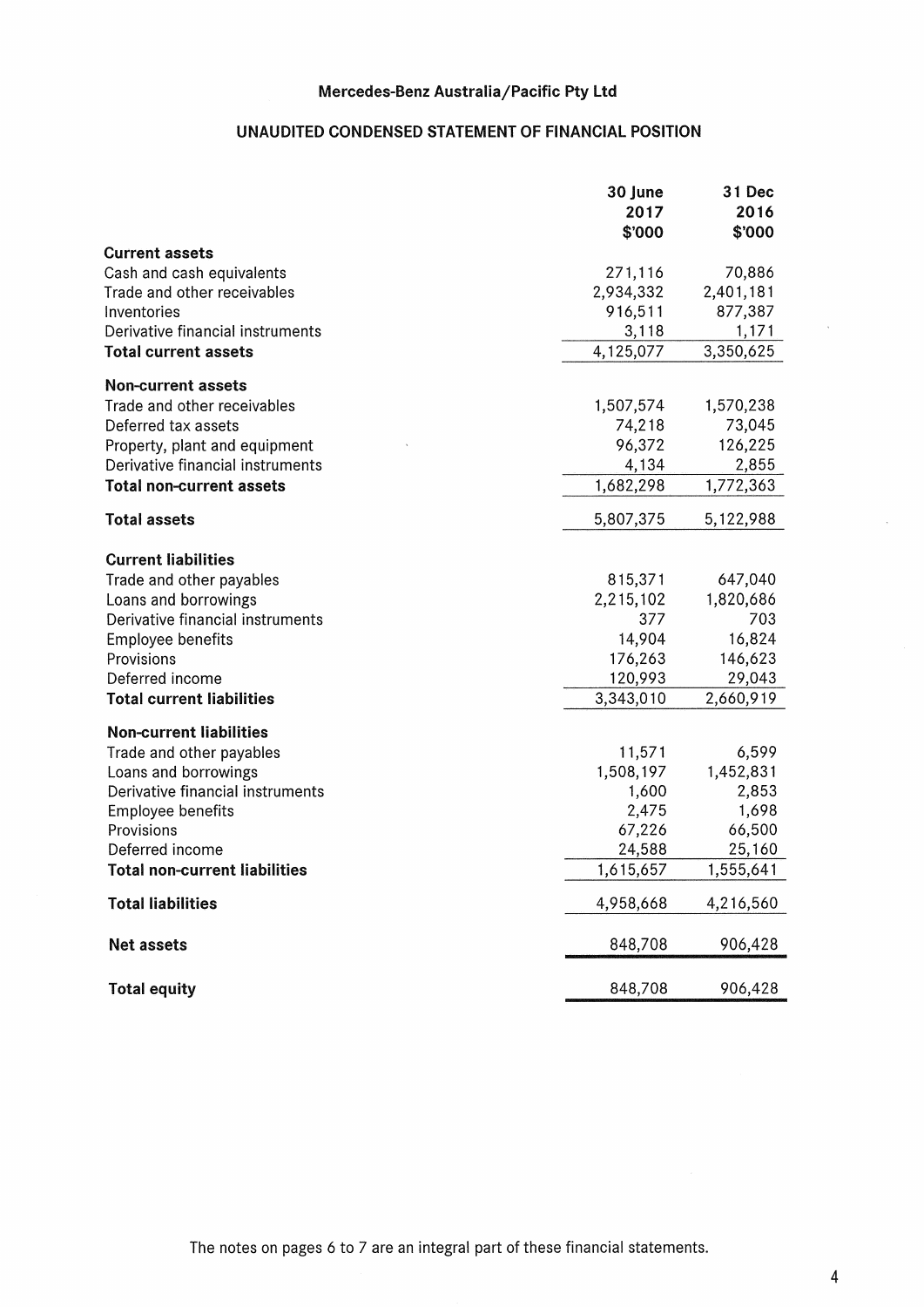# Mercedes-Benz Australia/Pacific Pty ltd

# UNAUDITED CONDENSED STATEMENT OF FINANCIAL PERFORMANCE FOR THE SIX MONTHS ENDED 30 JUNE

|                                          | 2017<br>\$'000 | 2016<br>\$'000 |
|------------------------------------------|----------------|----------------|
| Revenue                                  | 1,884,740      | 1,795,753      |
| Cost of sales                            | (1,728,667)    | (1, 565, 657)  |
| <b>Gross profit</b>                      | 156,073        | 230,096        |
| Other income                             | 6,680          | 2,417          |
| Employee expenses                        | (51, 316)      | (50, 474)      |
| Depreciation expenses                    | (1,675)        | (2, 142)       |
| Other expenses                           | (51, 789)      | (48, 866)      |
| <b>Results from operating activities</b> | 57,973         | 131,031        |
| <b>Net finance costs</b>                 | 2,800          | (311)          |
| Profit before income tax                 | 60,773         | 130,720        |
| Income tax expense                       | (18, 493)      | (39,924)       |
| Profit for the period                    | 42,280         | 90,796         |

The notes on pages 6 to 7 are an integral part of these financial statements.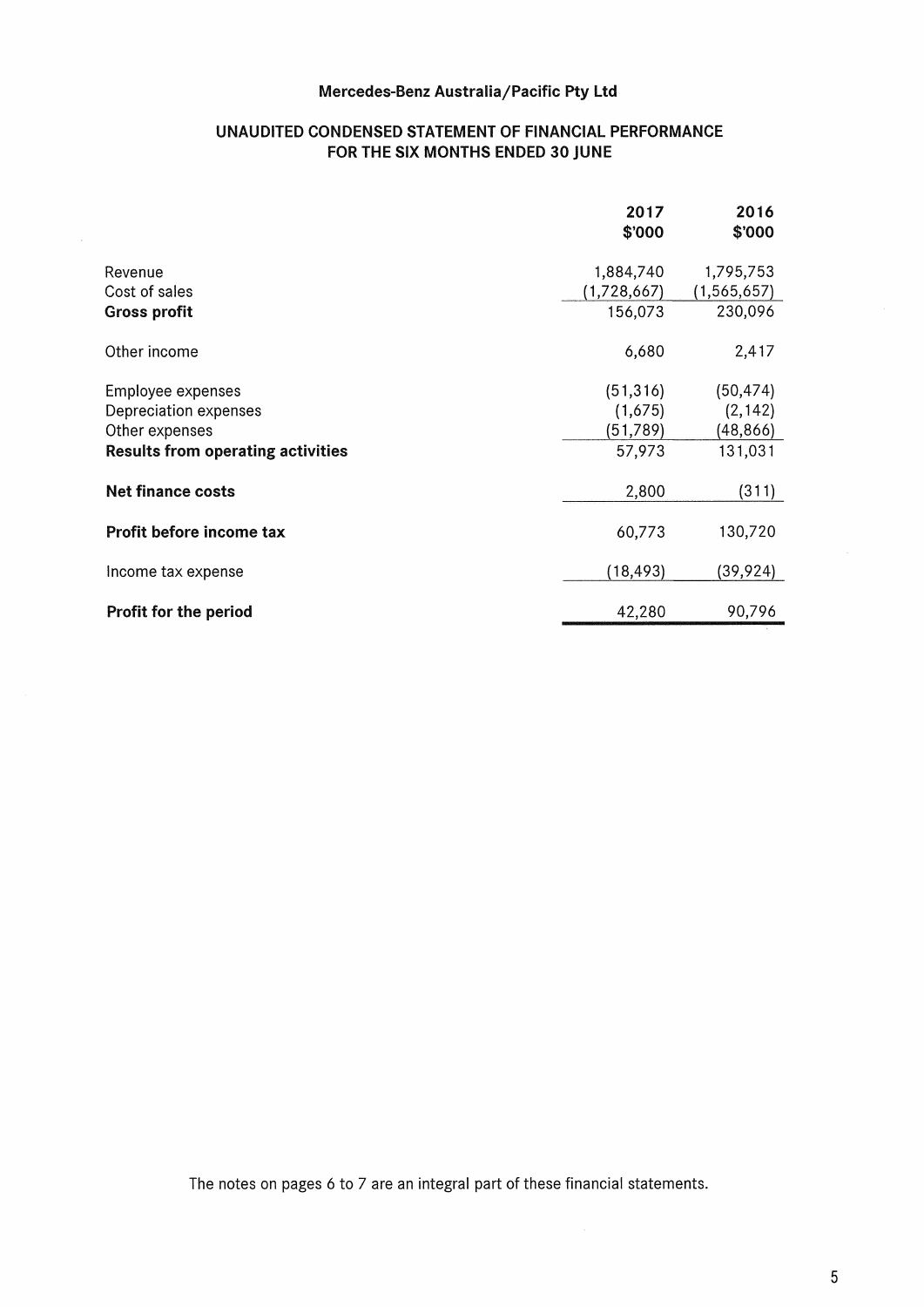NOTES TO THE FINANCIAL STATEMENTS FOR THE HALF YEAR ENDED 30 JUNE 2017

### 1. REPORTING ENTITY

Mercedes-Benz Australia/Pacific Pty Ltd ("the Company") is a company domiciled in Australia. The address of the Company's registered office is Lexia Place, Mulgrave, Victoria 3170.

The Company is primarily involved in the importation, marketing and distribution of passenger and commercial motor vehicles and their component parts.

#### 2. BASIS OF PREPARATION

#### (a} Statement of compliance

The condensed interim financial report has been prepared in order to meet certain requirements set out in Article 4 of the law of 11 January 2008 on transparency requirements in relation to information about issuers whose securities are admitted to trading on a regulated market (the "Transparency Law") and the Luxembourg Grand-Ducal decree dated 11 January 2008 on transparency requirements for issuers of securities (the 'Transparency Regulation').

The financial statements were authorised for issue by the Board of Management on 28 August 2017.

#### (b) Basis of measurement

The financial statements have been prepared on the historical cost basis except for the following material items in the statement of financial position:

- derivative financial instruments are measured at fair value
- liabilities for cash-settled share-based payment arrangements are measured at fair value
- the defined benefit asset is measured as the net total of the plan assets, plus unrecognised past service cost and unrecognised actuarial losses, less unrecognised actuarial gains and the present value of the defined benefit obligation.

The financial statements have been prepared on a going concern basis.

#### (c) Functional and presentation currency

The financial statements are presented in Australian dollars which is the Company's functional currency.

The Company is of a kind referred to in ASIC Class Order 98/100 dated 10 July 1998 (updated by CO 05/641 effective 28 July 2005) and in accordance with that Class Order, all financial information presented in Australian dollars has been rounded to the nearest thousand, unless otherwise stated.

## 3. STATEMENT Of SIGNIFICANT ACCOUNTING POLICIES

The accounting policies applied by the Company in these condensed interim financial statements are the same as those applied by the Company in its financial statements as at and for the year ended 31 December 2016.